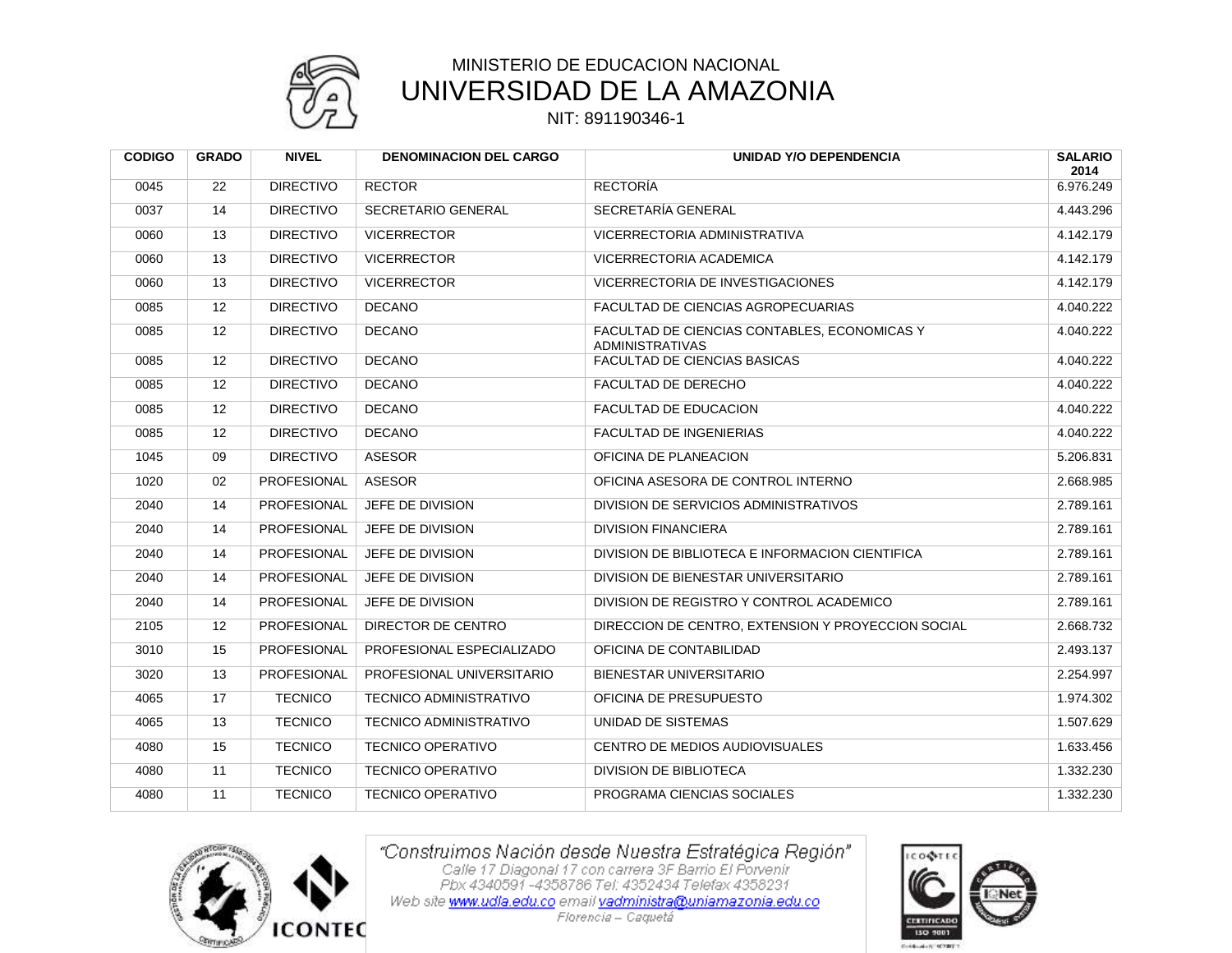

# MINISTERIO DE EDUCACION NACIONAL UNIVERSIDAD DE LA AMAZONIA

### NIT: 891190346-1

| 5015 | 25 | <b>ASISTENCIAL</b> | <b>TESORERO</b>                | OFICINA DE PAGADURIA                                    | 2.163.122 |
|------|----|--------------------|--------------------------------|---------------------------------------------------------|-----------|
| 5105 | 23 | <b>ASISTENCIAL</b> | <b>SUPERVISOR</b>              | OFICINA DE SUPERVISION                                  | 1.633.456 |
| 5120 | 23 | <b>ASISTENCIAL</b> | AUXILIAR ADMINISTRATIVO        | OFICINA DE ALMACÉN                                      | 1.633.456 |
| 5120 | 21 | <b>ASISTENCIAL</b> | AUXILIAR ADMINISTRATIVO        | <b>DIVISION DE BIBLIOTECA</b>                           | 1.393.328 |
| 5120 | 21 | <b>ASISTENCIAL</b> | AUXILIAR ADMINISTRATIVO        | MAESTRIA EN CIENCIAS DE LA EDUCACION                    | 1.393.328 |
| 5120 | 16 | <b>ASISTENCIAL</b> | AUXILIAR ADMINISTRATIVO        | <b>DIVISION DE BIBLIOTECA</b>                           | 1.209.220 |
| 5120 | 13 | <b>ASISTENCIAL</b> | AUXILIAR ADMINISTRATIVO        | CENTRO DE MEDIOS AUDIOVISUALES                          | 1.098.774 |
| 5120 | 13 | <b>ASISTENCIAL</b> | AUXILIAR ADMINISTRATIVO        | DIVISION DE BIBLIOTECA E INFORMACION CIENTIFICA         | 1.098.774 |
| 5120 | 13 | <b>ASISTENCIAL</b> | AUXILIAR ADMINISTRATIVO        | CENTRO DE MEDIOS AUDIOVISUALES                          | 1.098.774 |
| 5120 | 13 | <b>ASISTENCIAL</b> | <b>AUXILIAR ADMINISTRATIVO</b> | LABORATORIO DE QUIMICA                                  | 1.098.774 |
| 5120 | 13 | <b>ASISTENCIAL</b> | AUXILIAR ADMINISTRATIVO        | <b>CENTRO DE IMPRESIONES</b>                            | 1.098.774 |
| 5120 | 12 | <b>ASISTENCIAL</b> | <b>AUXILIAR ADMINISTRATIVO</b> | OFICINA DE ALMACÉN                                      | 1.055.646 |
| 5040 | 21 | <b>ASISTENCIAL</b> | SECRETARIA EJECUTIVA           | OFICINA DE CONTABILIDAD                                 | 1.393.328 |
| 5040 | 15 | <b>ASISTENCIAL</b> | SECRETARIA EJECUTIVA           | FACULTAD DE EDUCACION                                   | 1.157.747 |
| 5040 | 15 | <b>ASISTENCIAL</b> | SECRETARIA EJECUTIVA           | <b>EMISORA CULTURAL</b>                                 | 1.157.747 |
| 5040 | 15 | <b>ASISTENCIAL</b> | SECRETARIA EJECUTIVA           | PROGRAMA DE MATEMÁTICAS Y FISICA                        | 1.157.747 |
| 5040 | 15 | <b>ASISTENCIAL</b> | SECRETARIA EJECUTIVA           | OFICINA DE ACREDITACION Y REGISTRO CALIFICADO           | 1.157.747 |
| 5040 | 15 | <b>ASISTENCIAL</b> | SECRETARIA EJECUTIVA           | REGISTRO Y CONTROL ACADEMICO                            | 1.157.747 |
| 5040 | 15 | <b>ASISTENCIAL</b> | SECRETARIA EJECUTIVA           | BIENESTAR UNIVERSITARIO                                 | 1.157.747 |
| 5040 | 15 | <b>ASISTENCIAL</b> | SECRETARIA EJECUTIVA           | SECRETARÍA GENERAL                                      | 1.157.747 |
| 5140 | 12 | <b>ASISTENCIAL</b> | <b>SECRETARIA</b>              | PROGRAMA ONDAS                                          | 1.055.646 |
| 5140 | 12 | <b>ASISTENCIAL</b> | <b>SECRETARIA</b>              | UNIDAD DE INICIATIVA EMPRESARIAL                        | 1.055.646 |
| 5140 | 12 | <b>ASISTENCIAL</b> | <b>SECRETARIA</b>              | PROGRAMA DE LENGUA CASTELLANA, LINGÜÍSTICA Y LITERATURA | 1.055.646 |
| 5140 | 12 | <b>ASISTENCIAL</b> | <b>SECRETARIA</b>              | PROGRAMA INGENIERIA DE ALIMENTOS                        | 1.055.646 |
| 5140 | 12 | <b>ASISTENCIAL</b> | <b>SECRETARIA</b>              | PAGADURIA                                               | 1.055.646 |
| 5140 | 12 | <b>ASISTENCIAL</b> | <b>SECRETARIA</b>              | OFICINA DE PLANEACION                                   | 1.055.646 |
| 5140 | 12 | <b>ASISTENCIAL</b> | <b>SECRETARIA</b>              | OFICINA DE CONTROL INTERNO                              | 1.055.646 |



"Construimos Nación desde Nuestra Estratégica Región"<br>Calle 17 Diagonal 17 con carrera 3F Barrio El Porvenir<br>Pbx 4340591 -4358786 Tel: 4352434 Telefax 4358231 Web site www.udla.edu.co email yadministra@uniamazonia.edu.co

Florencia — Caquetá